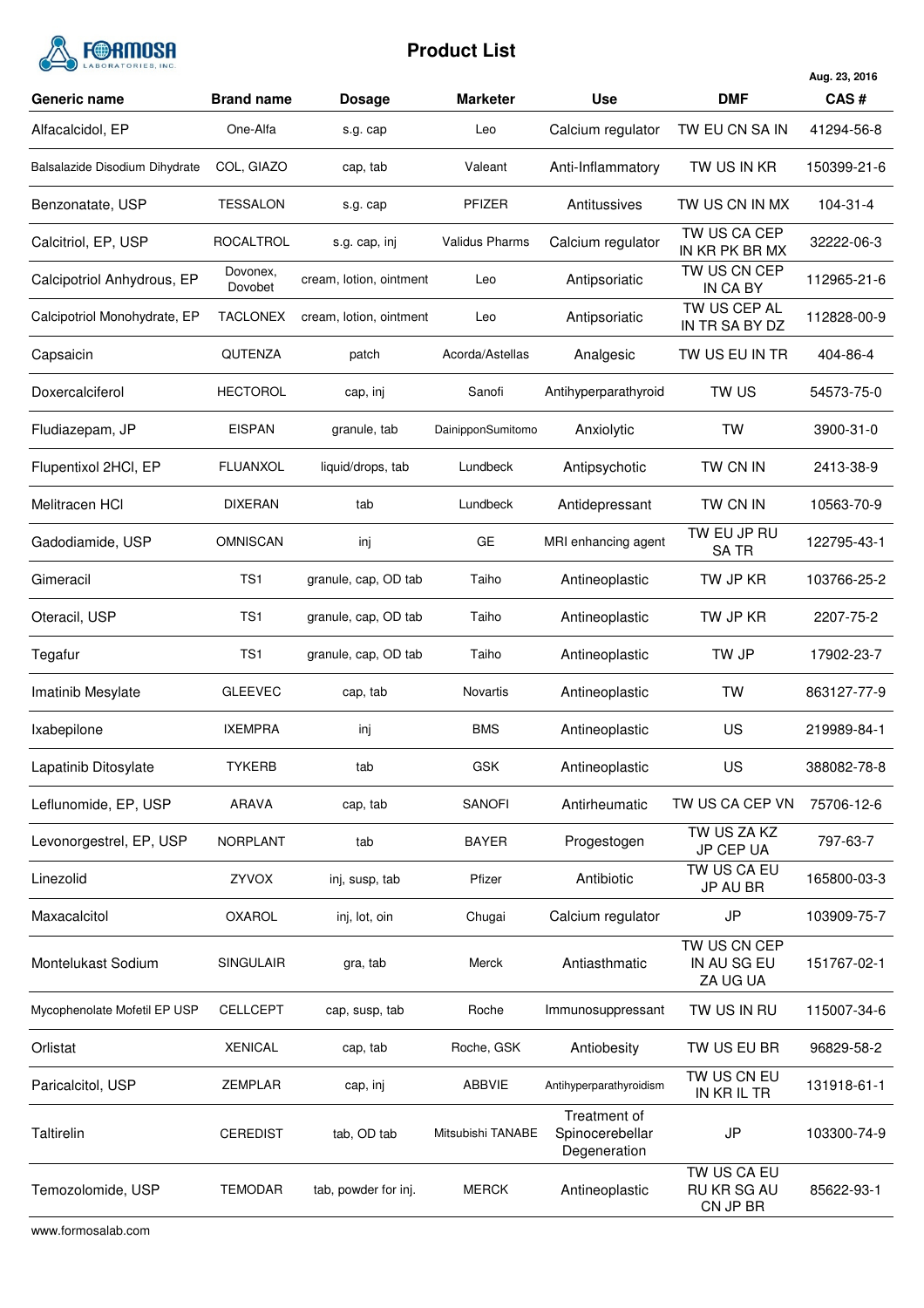

# **Products List DMF**

### **Bazedoxifene Acetate**

[198481-32-2] Use: Antiosteoporotic RLD: Conbriza/EU, Viviant/JP ,Duavee (with conjugated estrogen)/US (Pfizer) Dosage: Tablet (20MG)



TW (2017 Q1)

#### **Calcium Acetate, USP**

[62-54-4] Use: Antihyperphosphatemic RLD: PHOSLO, PHOSLYRA (FRESENIUS) Dosage: Capsule, Tablet, Solution



 TW US

### **Colesevelam Hydrochloride**

[182815-44-7] Use: Antihyperlipidemic RLD: WELCHOL (DAIICHI ) Dosage: Oral suspension, Tablet



### **Fondaparinux Sodium**

[114870-03-0]

Use: Anticoagulant RLD: ARIXTRA (MYLAN) Dosage: Injectable



US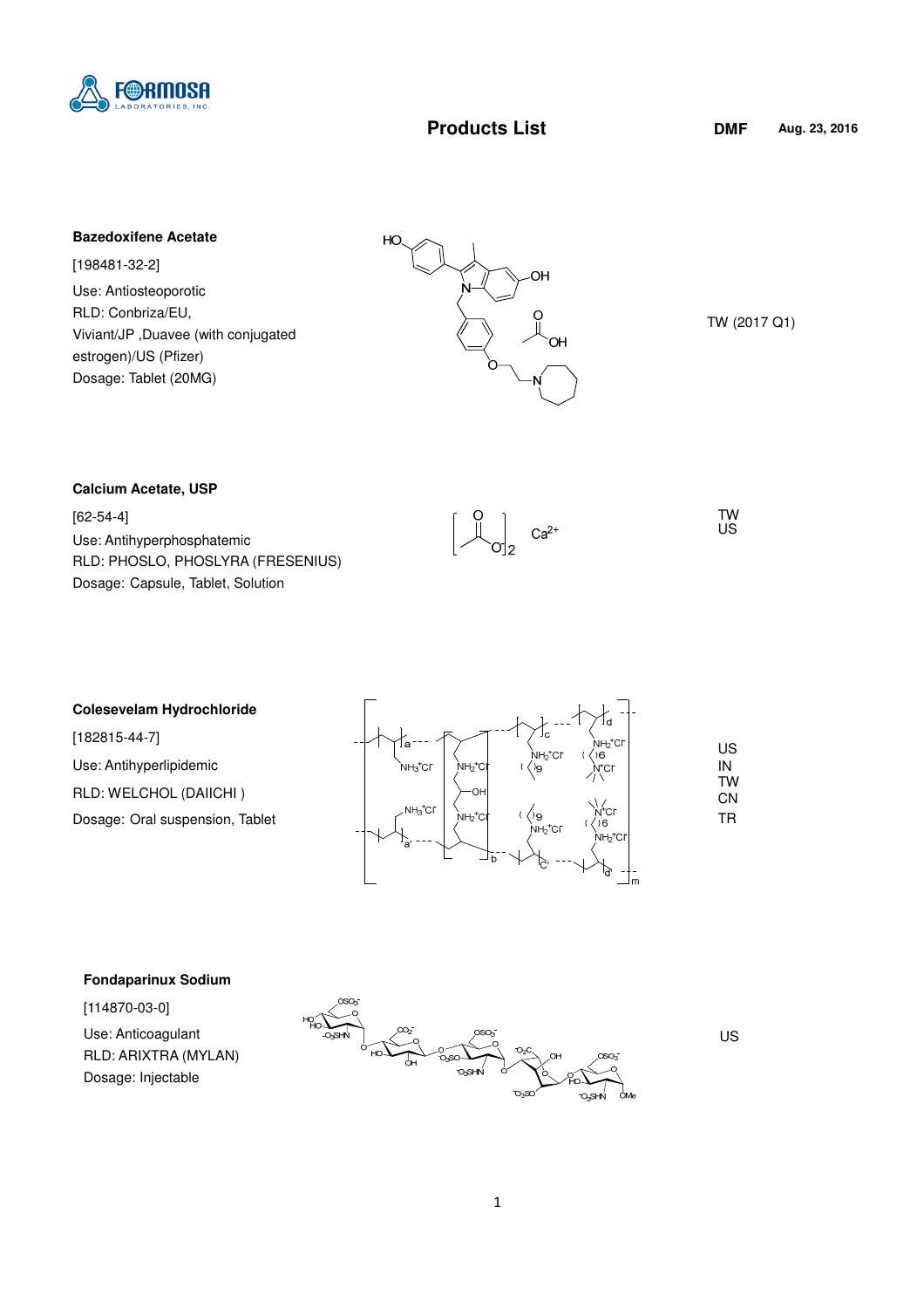

## **Products List DMF**

## **Mifepristone**

[84371-65-3] Use: Glucocorticoid receptor antagonist RLD: KORLYM (CORCEPT THERAPEUTICS) Dosage: Capsule, Tablet



### **Pazopanib Hydrochloride**

[635702-64-6] Use: Antineoplastic RLD: VOTRIENT (GSK) Dosage: Tablet



TW

### **Rivaroxaban**

[366789-02-8] Use: Antithrombotic RLD: XARELTO (BAYER) Dosage: Table



US (2017 Q2)

#### **Sevelamer Carbonate**

[845273-93-0] Use: Antihyperphosphatemic RLD: RENVELA (SANOFI) Dosage: Oral suspention, Tablet

| OH                                                                        | US        |
|---------------------------------------------------------------------------|-----------|
|                                                                           | EU        |
|                                                                           | CA        |
| ŀ÷<br>ŃΗ<br>HŃ<br>NH <sub>3</sub><br>NH <sub>2</sub><br>$x \text{ HCO}_3$ | <b>TW</b> |
|                                                                           | CN        |
| ж<br>$\ast$                                                               | IN        |
| $\ast$<br>∗                                                               | TR        |
| $\boldsymbol{n}$<br>$\boldsymbol{p}$<br>$\boldsymbol{o}$                  | AR        |